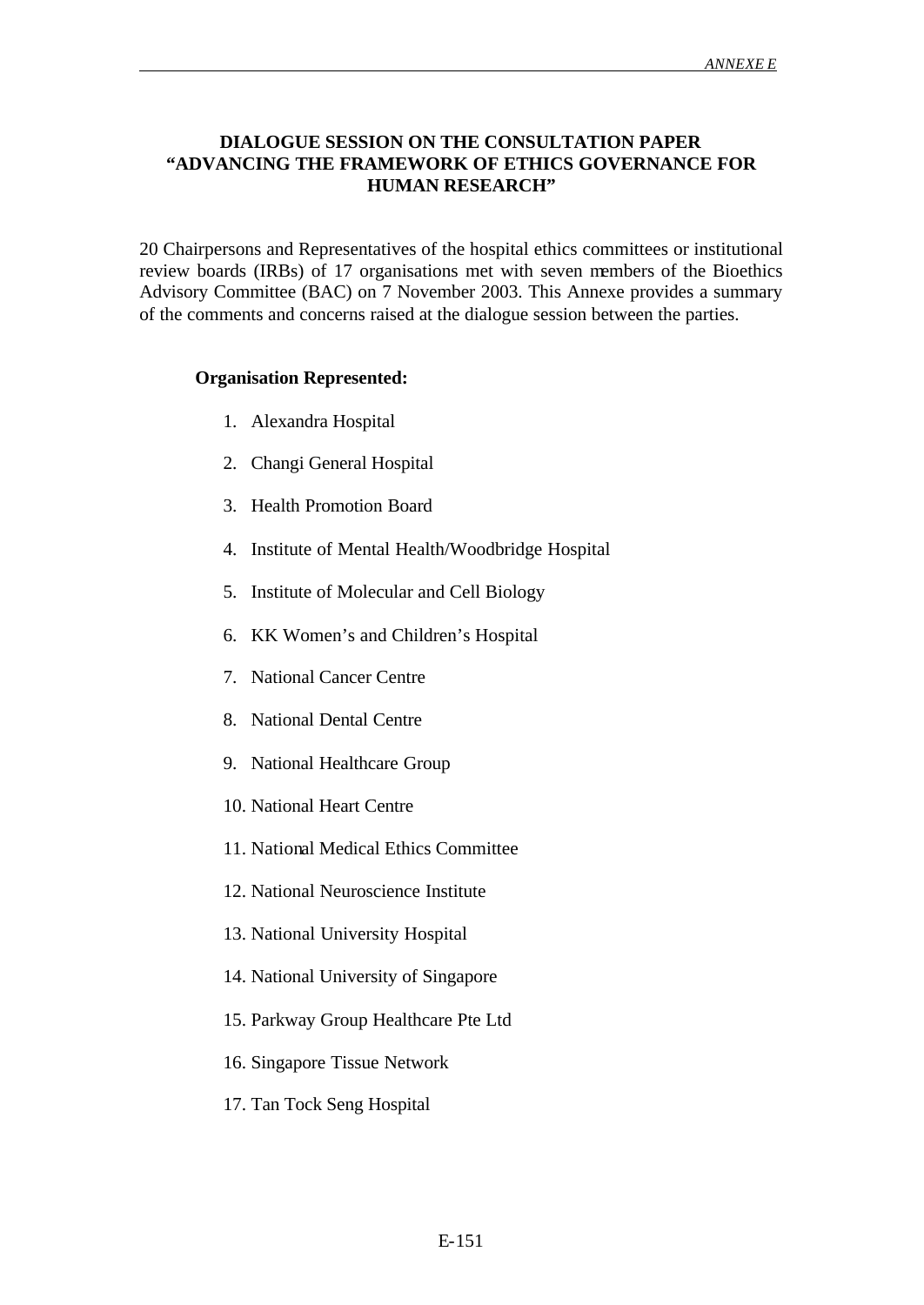### **Summary of Comments and Concerns Raised at the Dialogue Session**

#### **Intention of the Consultation Paper**

- IRB: Rules set for the industry quickly become obsolete given the speed of progression in biomedical sciences.
- BAC: The preliminary Recommendations advanced in the Consultation Paper (Paper) are not meant to be cast in iron but will be reviewed as and when the need arises. This is to be expected not only with the advancement of science, but also as values and laws of the society evolve over time. The intention behind the Paper is to establish a framework for the Government to consider when to implement appropriate policies on the ethics governance of human research. One of the main motivations of the Recommendations is to harmonise the ethical standards for all research institutions and their IRBs. Such standards, as prescribed in the Paper, are universally accepted and hence would provide greater public assurance.

#### **Role of Principal Investigators**

- IRB: In large multinational studies, a local principal investigator (PI) should have a greater role in the design, conduct, monitoring and analyses of the studies.
- BAC: This concern is noted and will be highlighted to the Ministry of Health (MOH).

#### **Requirements in Obtaining Informed Consent**

- IRB: One of the provisions in the Paper is for a witness to be present at the consenttaking process (paragraph 5.57). Will the witness be required to observe the entire process or just the endorsement of the consent form?
- BAC: The purpose of that provision is to have an independent person ensure that the human subject understands what he/she is consenting to. This requirement does not entail any departure from normal medical procedures. As the Paper is meant to provide only a framework for ethics governance, the actual procedure for the procurement of consent will not be prescribed here.

#### **Role of a Supervisory Body for IRBs**

- IRB: Will there be a central body to keep check on the standards of ethics governance of each institution? If so, some form of penalty needs to be prescribed for non-compliance so that the standards can be effectively maintained. Revocation of the accreditation of an IRB can be such a penalty.
- BAC: The BAC recommends that a central supervisory authority be established to either license each institution or grant an umbrella licence to a group of institutions. This authority will be empowered to accredit and audit licensed institutions. A majority of the large hospitals will be licensed by their areas of competence. Licence can also be granted based on specific conditions. Such a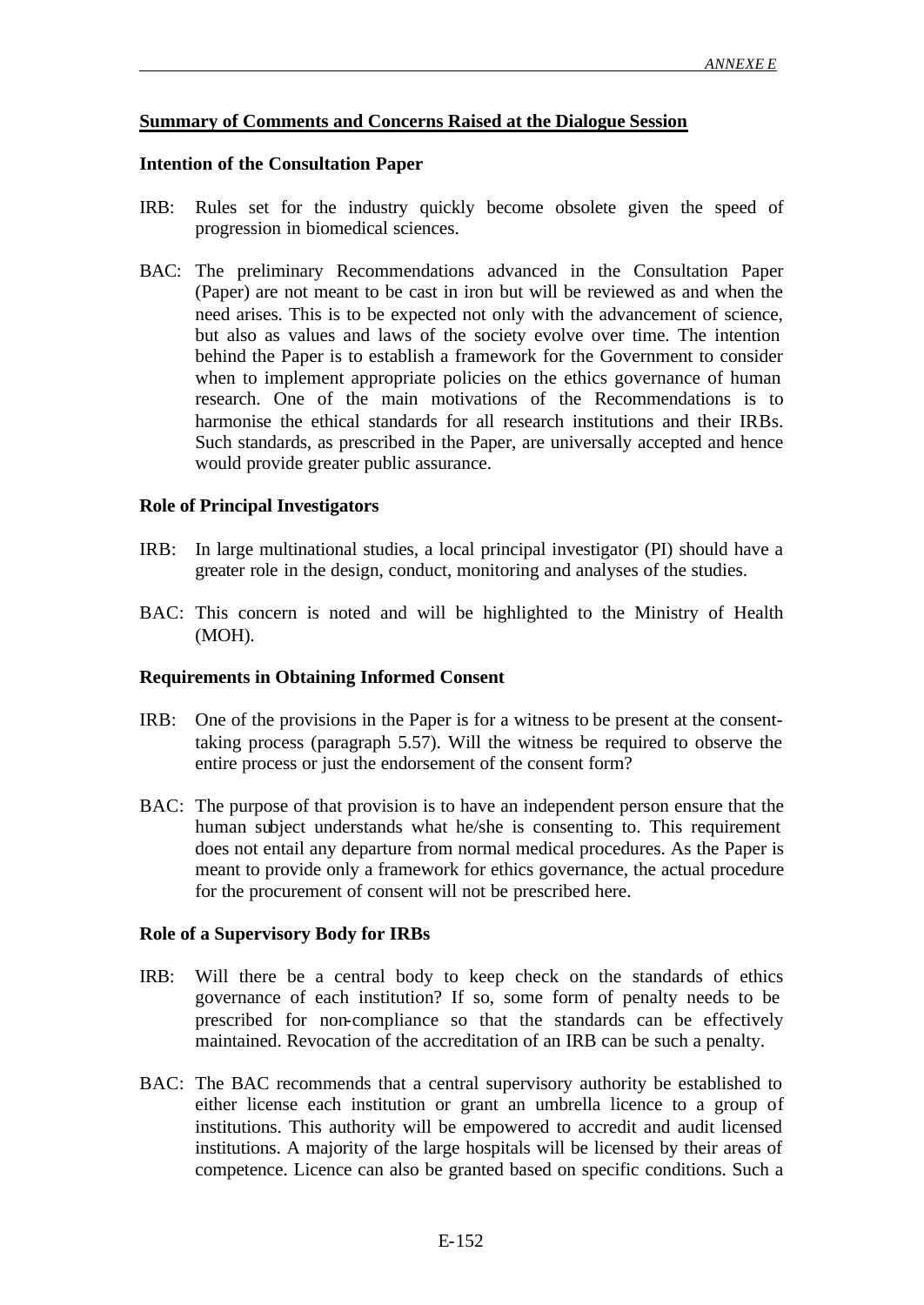supervisory authority will therefore impose two kinds of checks – licensing and accreditation.

#### **Role and Responsibilities of IRBs**

*Continuing Review, Supervision and Audit*

- IRB: Can the BAC clarify what it means by "continuing review" (paragraph 5.15.2)?
- BAC: The BAC has received several responses on this issue. By "continuing review", the BAC intends to empower IRBs to carry out audits. This empowerment will change the mindset of some PIs who consider the IRB approval of research proposals as a one-off threshold clearance. IRBs should review on-going research even after it has given its initial approval for the research proposal. The Paper will be amended to clarify this issue.
- IRB: Can a separate body be assigned to conduct audit in order to alleviate the workload of IRBs?
- BAC: An IRB need not perform the audit itself but it has to have the means to monitor any deviations from the proposed research protocol. For example, the IRB can mandate an annual report and a completion report, or it can appoint independent auditors to carry out audits.

However, it may be better for IRBs to carry out audits themselves, as appointing independent auditors may result in IRBs having to check on two parties. A research may have wide social impact and IRBs should ensure that the research is done in accordance with the approved protocol, with particular focus on the safety and privacy of human subjects. Other concerns, such as scientific validity of the research, are secondary.

- IRB: This is not feasible. Some IRBs are currently overloaded with protocols for review (200-400 per year). It is not only difficult for IRBs to find time for the added audit responsibilities, but is also difficult for IRBs to find people with the time and capability to perform independent audits on their behalf. In addition, certain IRBs have difficulty coping with a large number of annual reports.
- BAC: Institutions should provide their IRBs with adequate resources to enable them to discharge their responsibilities.

In addition, institutions should be the ones to select the independent auditors. The main requirement of audit is to assess ethical merits, not scientific merits.

IRB: Although not officially or legally empowered, one impression is that IRBs have the power to investigate ethics violations even after the protocol has been approved. Do the recommendations require more of IRB than what is already being done?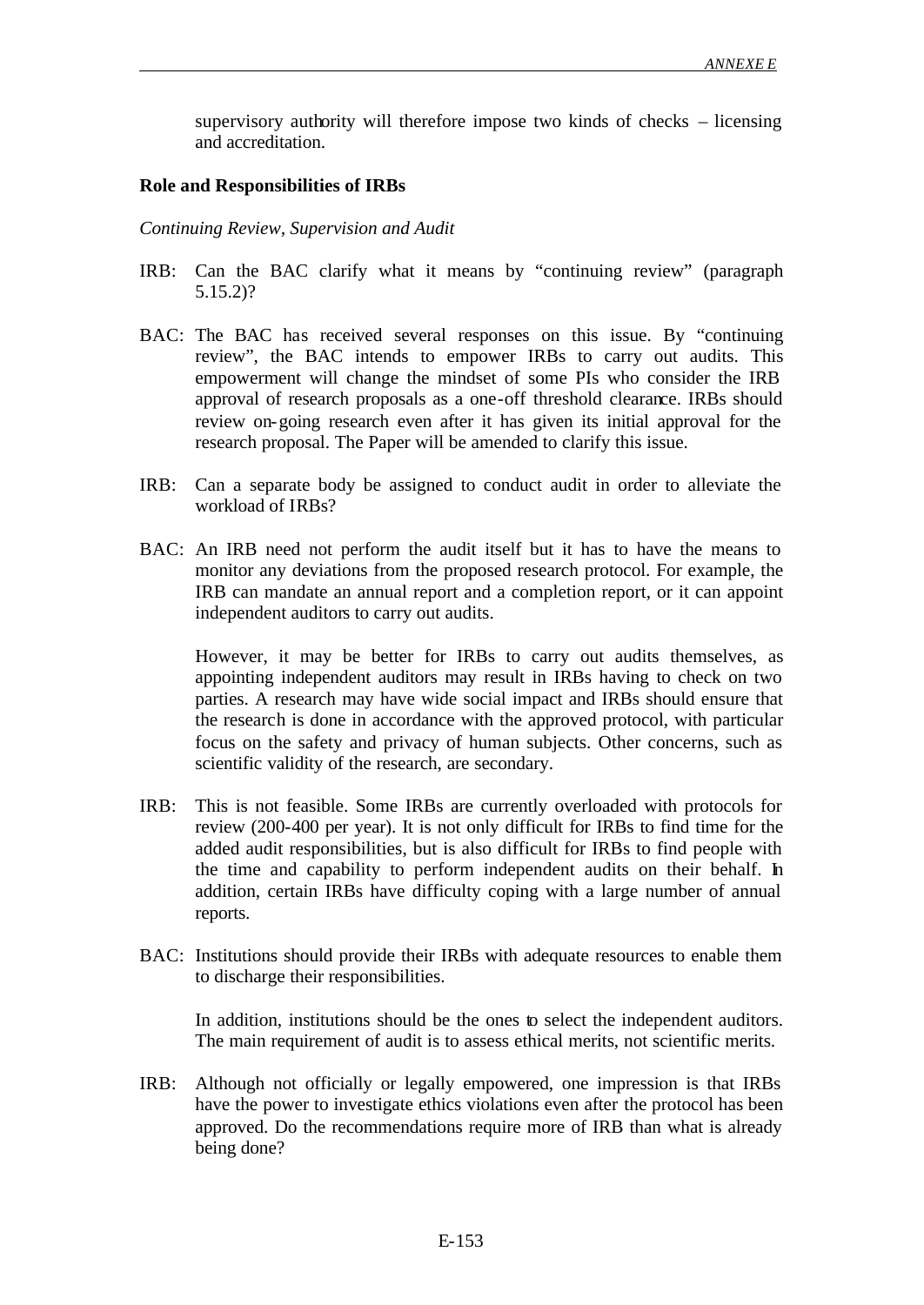- BAC: IRBs will need to report to a national supervisory body.
- IRB: The Singapore Guideline for Good Clinical Practice (SGGCP) has clearly delineated the roles of monitors, sponsors and auditors. The Paper should follow the SGGCP's framework so that the IRB's responsibility is clearly and primarily confined to a review of documents.
- BAC: One of the purposes of this Paper is to extend the rules in the SGCCP on clinical drug trials to non-drug trials. An IRB is not the enforcer of these rules and these provisions should not lead to unnecessary bureaucracy that stifles research.
- IRB: There are situations where IRB members find it difficult to confront researchers who are very senior in rank. In fact, many researchers in certain countries who have flouted ethics rules were highly regarded PIs.

There is a huge gap between the recommended standards and what IRBs can achieve. While the responsibilities spelt out are probably appropriate, IRBs currently do not have the capacity to take on all of them.

- BAC: In the UK, IRBs are not the ones who conduct investigation at the research level. It is important for IRBs to have the power to require that an audit be performed. Such controls will reassure the public that adequate protection is in place.
- IRB: The responsibilities of IRBs in reviewing, supervising and auditing, as well as the means of discharging these responsibilities, need to be more clearly defined. Often, the problem lies not with the lack of regulations (because these are present), but with the lack of people to implement them. Monitoring and auditing of research protocols should be conducted at two levels: at the institution-level, at which independent inspectors are authorised to examine any records at random and report their findings to the IRB; and at the level of the accreditation body, which can mandate that research institutions submit reports.

However, the two-tier approach will be cumbersome. Instead, IRBs should be allowed to decide which projects will require continuing review. It is likely that the IRBs will be asked by their institutions to recommend suitable candidates for the role of auditors, but IRBs may not be able to do so. Therefore recommendations from the BAC or the national supervisory body will be desirable.

BAC: It is the PIs' responsibility to report changes in the protocol to their IRBs and should not require the IRBs to press them to do so. The BAC will make clear recommendations for necessary resources to be made available by institutions and for reports to be made available to the IRBs. The BAC will attempt to do this without introducing excessive bureaucracy to the system. Reports are required for internal audits of most institutions. Hence the requirement for reports to be submitted to the IRBs should be no more than a small responsibility. The kind of audit which the BAC has in mind should be simple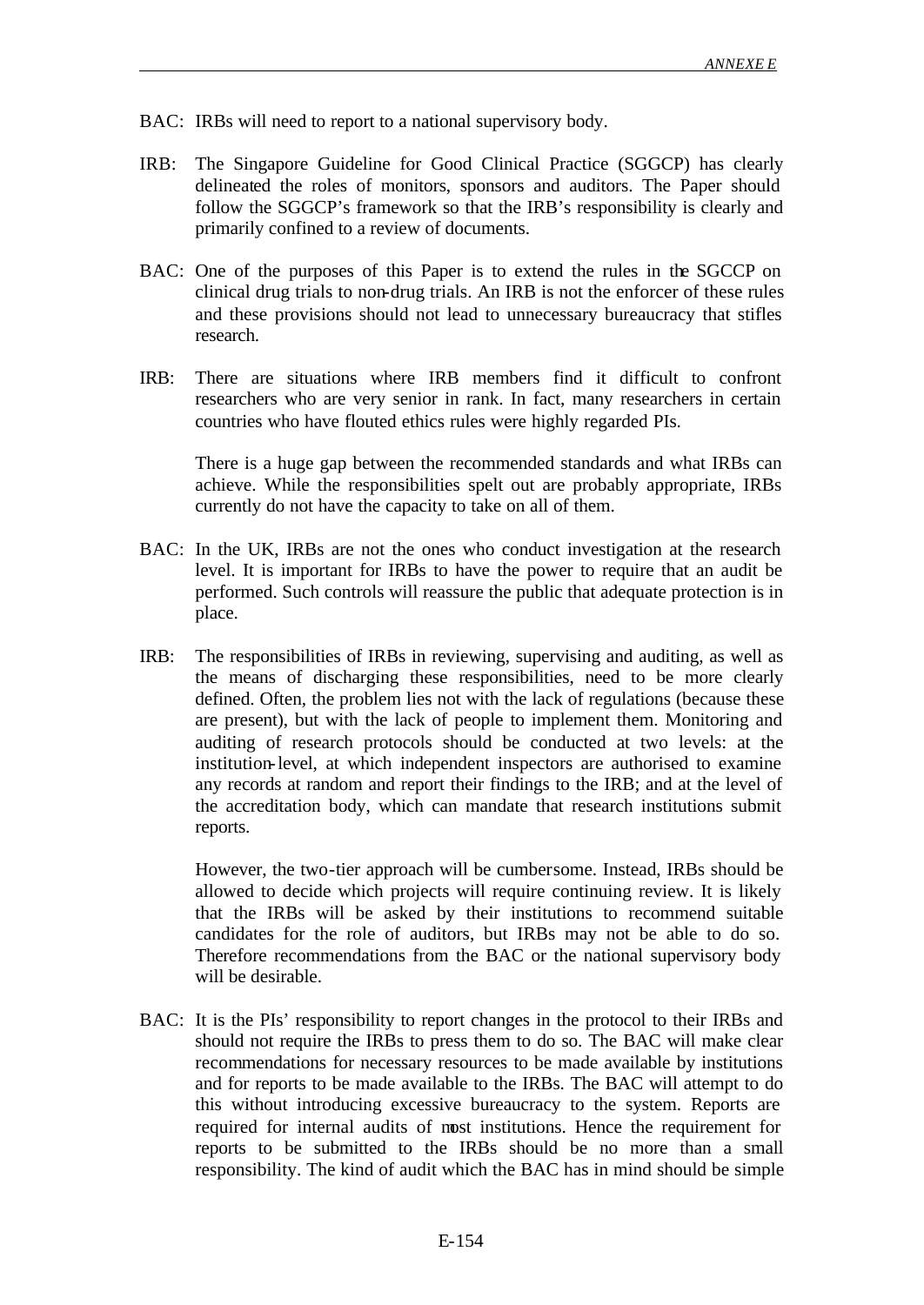and manageable at a certain level by non-medical staff. More important, institutions should ensure that IRBs have sufficient time to perform their functions. IRBs should grow beyond honorary bodies to become full administrative bodies. There is also a need for institutions to provide legal protection for IRB members.

### *Responsibility for Scientific Review*

- IRB: IRBs are often required to assess scientific merits besides ethical merits. Most institutions do not have enough resources to support both an ethics review board and a scientific review board.
- BAC: The BAC understands that a proper ethics review should take into account scientific merits, but the BAC's focus is on the social impact of the research. The BAC recognises that small institutions may not be able to set up a separate scientific review body. Hence it allows institutions the freedom to decide if they want their IRBs to be responsible for both ethics and scientific review.

### *Requirement for IRB Members to Meet Face to Face*

- IRB: Other forms of meeting such as by teleconference or video-conference should be acceptable forms of meetings besides a face-to-face meeting. Such forms of meetings were used by institutions during the SARS crisis.
- BAC: These other forms of meetings are acceptable. The intention of requiring faceto-face meetings is to ensure proper communication and decision-making. Decisions should not be made by way of e-mail correspondence. The BAC is concerned that an IRB member may not be fully aware of another member's evaluation of, and comments on, a research proposal under review.
- IRB: There are international requirements, such as in the US, for IRB members to meet face to face. Singapore should conform to such international practices.
- BAC: Certain research proposals may be subject to expedited review and thus a decision need not be made at a face-to-face meeting.

## **Special IRBs**

IRB: In some countries, IRBs are removed from the auspices of institutions and yet some other institutions, such as the UK National Health Services, share IRBs. The motive is to secure the independence of IRBs from their appointing institutions and thereby avoid conflict of interest.

However, it is the institution's responsibility to ensure that its appointment of IRB members will not result in any conflict of interest. If an IRB is separated from an institution, it will not be able to familiarise itself with the operations of that institution. Hence, the two-tier approach is a good one.